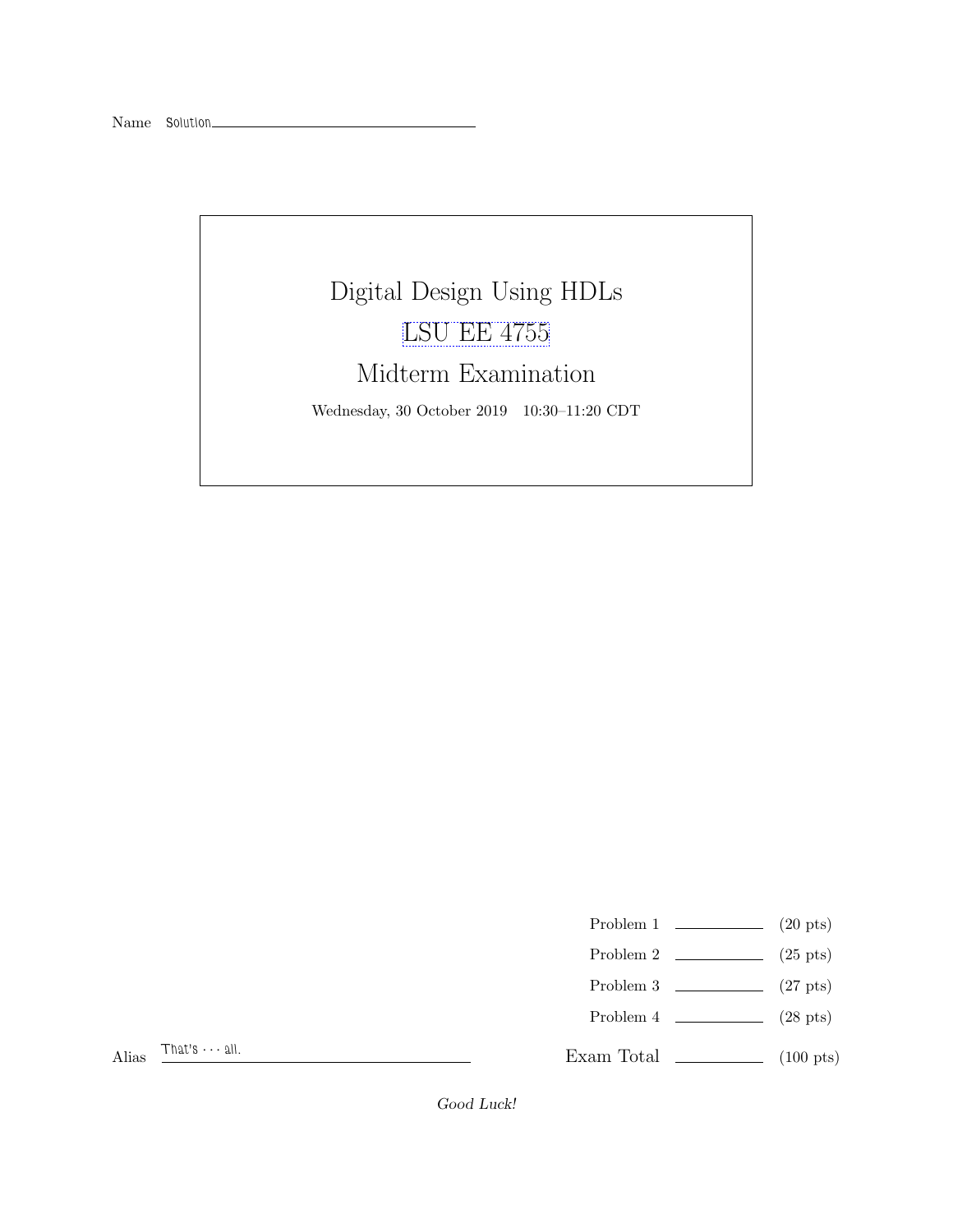Problem 1: [20 pts] Appearing below is one of the solutions to Homework 2, the count leading zeros module.

```
module clz_bi_tree #( int w = 19, int ww = c2(w+1))
                 ( output uwire [ww:1] nlz, input uwire [w:1] a );
  if (w == 1) begin
     assign nlz = \tilde{a};
  end else begin
     localparam int wlo = w/2, whi = w - wlo;
     localparam int wwlo = clog2(wlo+1), wwhi = clog2(whi+1);
     uwire [wwlo:1] lz_lo;
     uwire [wwhi:1] lz_hi;
     clz_bi_tree #(wlo) clo( lz_lo, a[wlo:1] );
     clz_bi_tree #(whi) chi( lz_hi, a[w:wlo+1] );
     assign nlz = lz_1o < wlo ? lz_1o : wlo + lz_1i;
  end
```
## endmodule

Show the hardware that will be inferred for the module for  $w > 1$ . Just show one level, don't show what is inside of clo and chi.

 $\overrightarrow{\bigwedge}$  Show synthesized hardware for one level.  $\overrightarrow{\bigwedge}$  Be sure to show clo and chi (but not their contents).

Clearly show module input and output ports,  $\mathcal{A}$  and show bit range in connections.

The solution appears below. Because  $w > 1$  the terminal case is not elaborated and so not inferred. Of course, there is no hardware for computing elaboration-time constants such as wwlo.

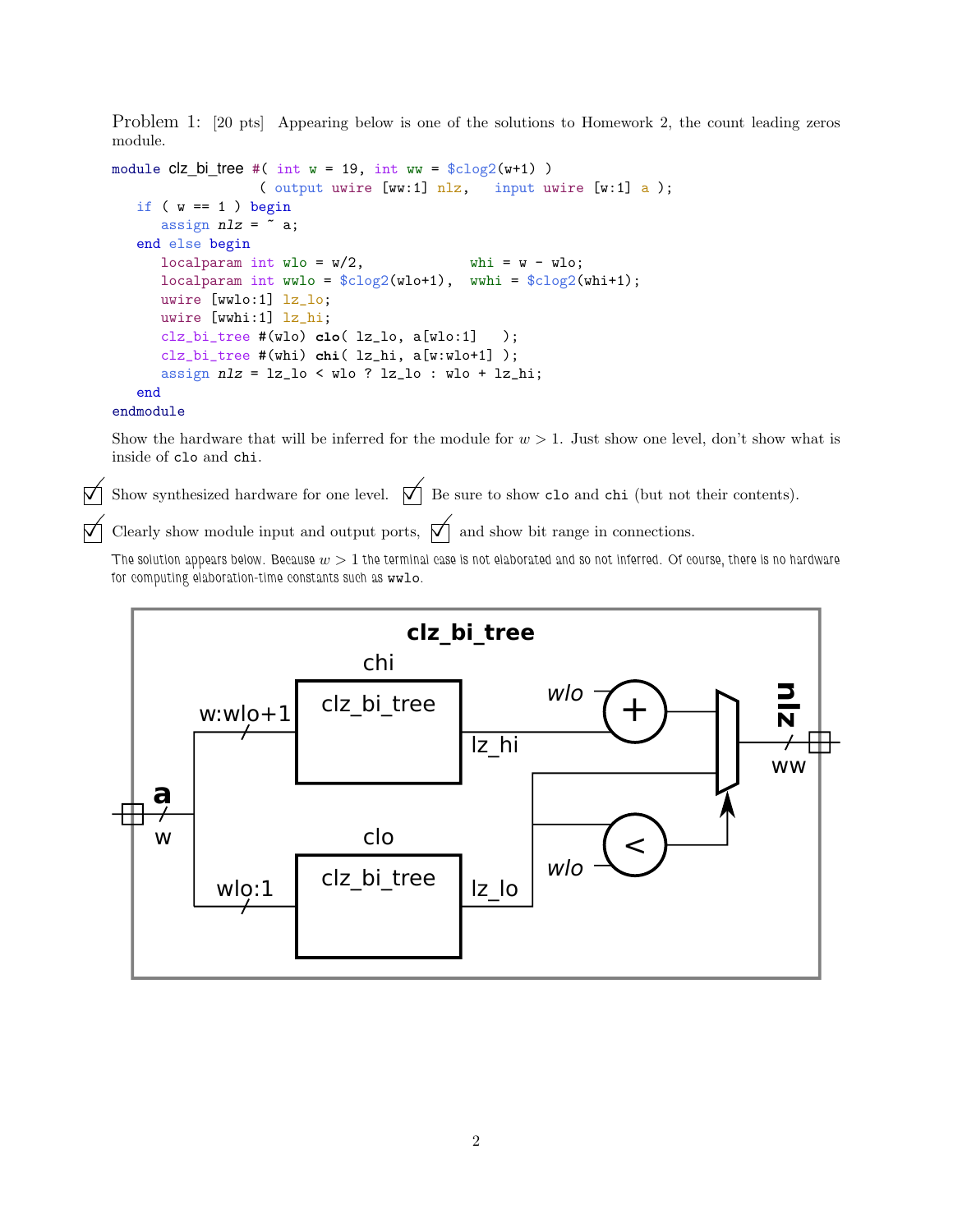Problem 2: [25 pts] In Homework 2 a clz (count leading zeros) module was constructed recursively by splitting the input bit vector and connecting each half to a smaller instance. The incomplete module below is similar except that the input vector is to be split into thirds and each third connected to a recursive instance. Complete the module.

 $\nabla$  Complete so that clz\_tri\_tree computes clz.

The solution appears below.

```
module clz_tri_tree
 #( int w = 19, int ww = $c \log(2(w+1)))
   ( output uwire [ww-1:0] nlz, input uwire [w-1:0] a );
  if (w == 1) begin
     assign nlz = \tilde{a};
     // SOLUTION: Add a case for w=2 to avoid a zero-bit recursive instance.
  end else if ( w == 2 ) begin
     assign nlz = a[0] ? 0 : a[1] ? 1 : 2;end else begin
     // SOLUTION: Divide bits between modules, be sure not to loose any.
     localparam int wlo = w/3;
     localparam int wmi = wlo;
     localparam int whi = w - wlo - wmi;
     localparam int wwlo = clog2(wlot1), wwmi = clog2(wmit1), wwhi = clog2(whit1);
     uwire [wwlo-1:0] lz_lo;
     uwire [wwmi-1:0] lz_mi;
     uwire [wwhi-1:0] lz_hi;
     // SOLUTION: Divide a between modules.
     clz_tri_tree #(wlo) clo( lz_lo, a[ wlo-1 : 0 ] );
     clz_tri_tree #(wmi) cmi( lz_mi, a[ w-whi-1 : wlo ] );
     clz_tri_tree #(whi) chi( 1z_hi, a[v-1 : w-whi ] );
     // SOLUTION: Combine the results of the three modules.
     assign nlz = lz_1 < wlo ? lz_1 :
                  lz_mi < wmi ? wlo + lz_mi : wlo + wmi + lz_hi;
```
end

endmodule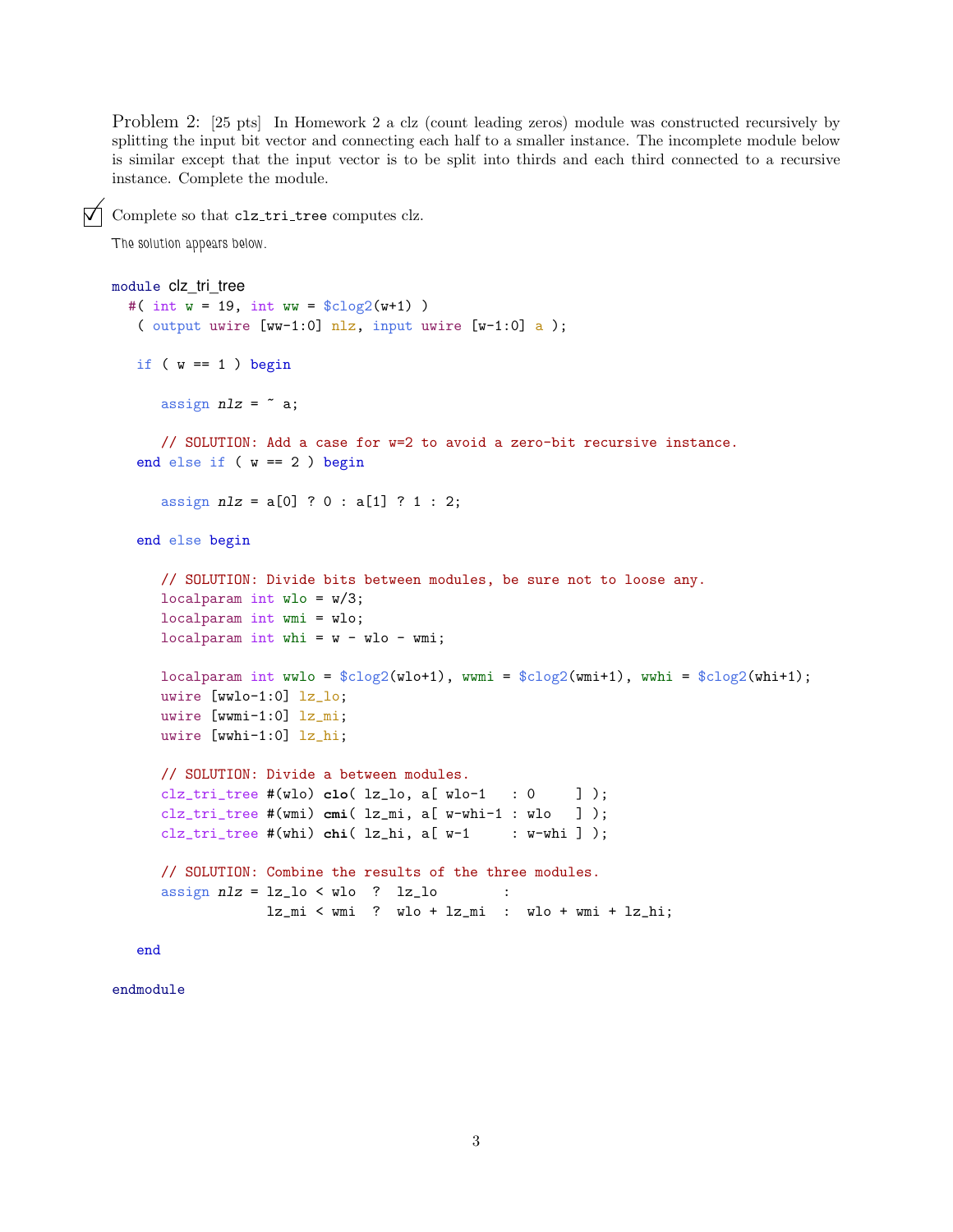Problem 3: [27 pts] Appearing below are modules that test if two bit vectors are equal in some way.

(a) Show the hardware for the module below at the default size using basic gates: AND, OR, XOR, NOTs, and bubbled inputs and outputs. Do not use something like  $\equiv$ 

module eq #( int  $w = 4$  )( output uwire equal, input uwire [w-1:0] a, b); assign equal =  $a == b$ ; endmodule

 $\nabla$  Show hardware using basic gates at default size.

The solution appears below with some colored labels to help with the next subproblem. Note that—never forget that—equality is tested using XNOR (exclusive nor) gates.



(b) Show the cost and delay of the module in terms of w (the value of parameter  $\bf{w}$ ) using the simple model.

 $\overrightarrow{\bigvee}$  In terms of w:  $\overrightarrow{\bigvee}$  Cost and  $\overrightarrow{\bigvee}$  Delay.

The cost is  $[3w+w-1]u_c = [4w-1]u_c$ . The  $3w$  term is for the XNOR gates and  $w-1$  term is for the big AND gate. (In the solution above three 2-input AND gates are shown rather than one 4-input AND gate.) The delay is  $[2 + \lceil \lg w \rceil] u_t$ , the 2 term is for an XNOR gate and the  $\lg w$  term is for a path through the big AND gate.

To compute delay a critical path is needed. A critical path for the equality unit is shown above in red, starting at a[1]. Because of symmetry in the equality unit the critical path could have started at any input bit. The path through an XNOR is two gates, and a path through the big AND is  $\lceil \lg w \rceil$  gates.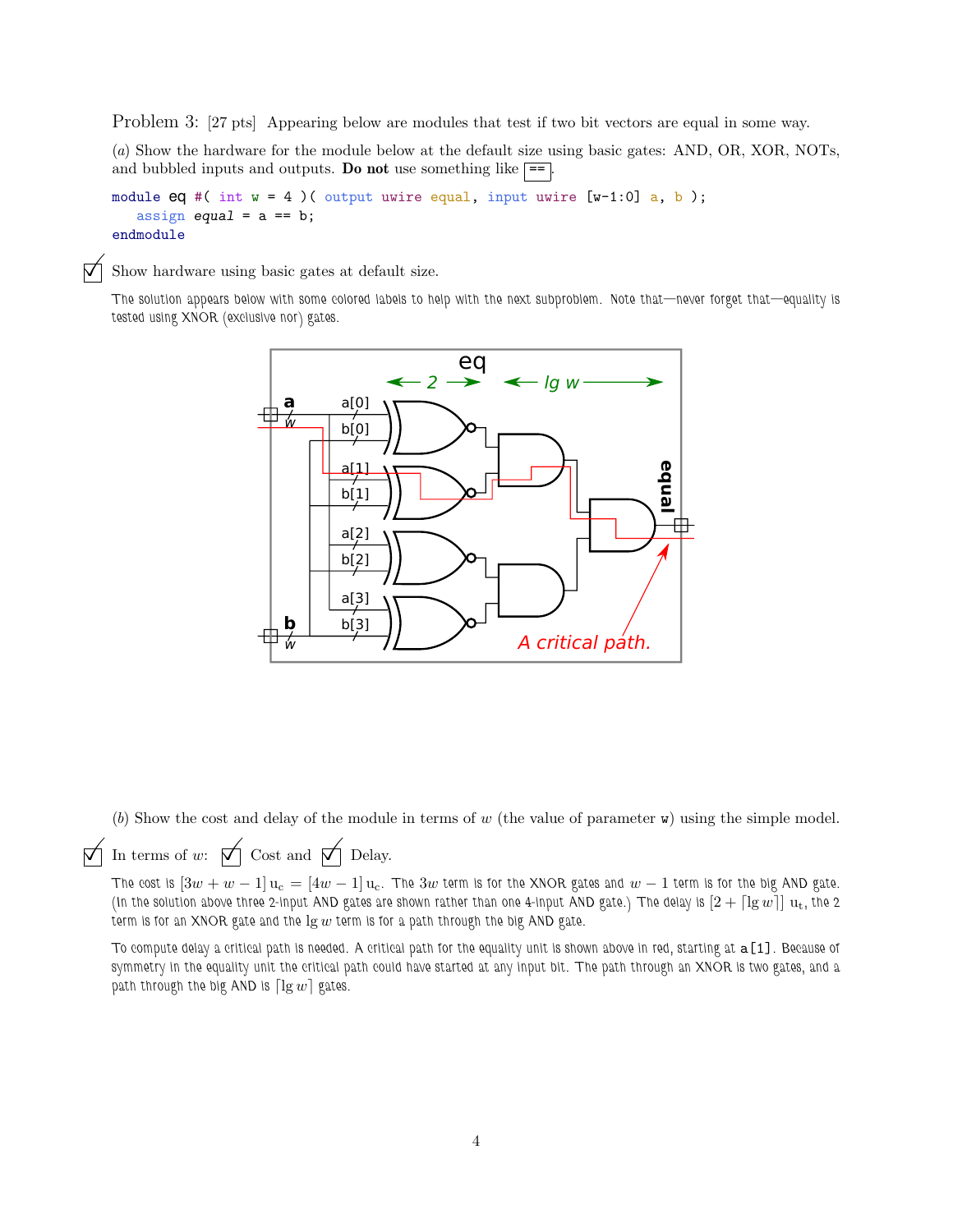(c) The module below also tests equality but it does so after shifting the first operand. Show the hardware in terms of basic gates after optimization.

```
module eqs #( int w = 6, int s = 2)( output uwire equal, input uwire [w-1:0] a, b);
   localparam logic [w+s-1:0] zero = 0;
   assign equal = zero + (a \lt\lt s) == b;endmodule
```
 $\nabla$  Show hardware at default size after optimization.

The solution appears below. Because the shift is by a constant amount no shifter is needed, instead the bit positions are adjusted (which is why, for example, b[2] is compared to a[0]). Because we are adding zero no adder is needed. Because of the shift the low bits of **b** and the high bits of a are compared to zero.



(d) The module below performs a different operation than the one above. Explain the difference and show an example.

module eqt #( int  $w = 6$ , int  $s = 2$  ) ( output uwire equal, input uwire  $[w-1:0]$  a, b);

assign equal =  $(a \lt\lt s) == b;$ 

## endmodule

Difference between operation eqs and eqt.

Show a value for <sup>a</sup> and <sup>b</sup> for which the output of eqs and eqt are different.

In module eqs the s MSB are compared to zero, whereas in eqt the s MSB are ignored. For example, consider  $w = 6$  and  $s = 2$ , and for  $a = 10\,1111_2$  and  $b = 11\,1100_2$ . Module eqs finds them not equal (because eight-bit quantities  $1011\,1100_2 \neq 0011\,1100_2$ ) but eqt finds them equal (because six-bit quantities  $11\,1100_2 = 11\,1100_2$ ).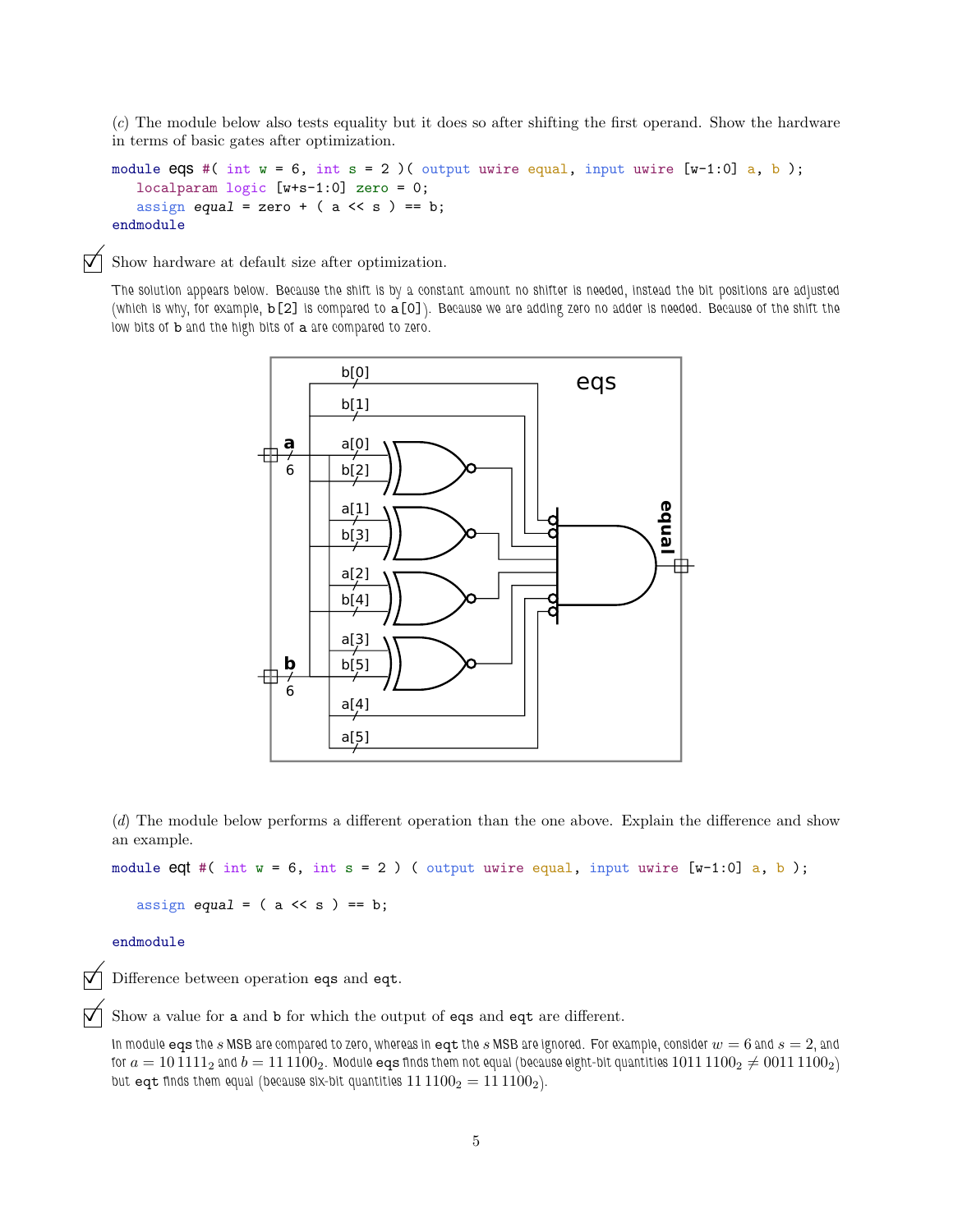Problem 4: [28 pts] Answer each question below.

(a) Appearing below is synthesis data taken from the solution to Homework 2. The Delay Target column shows the maximum delay constraint given to the synthesis program.

| Module Name                |       | Area Delay Delay |                       |
|----------------------------|-------|------------------|-----------------------|
|                            |       | Actual Target    |                       |
| $clz_w32$                  |       |                  | 26290 3.110 10.000 ns |
| clz_tree_w32               |       |                  | 21706 1.425 10.000 ns |
| $clz_w32_1$                | 36476 | 1.007            | $0.100$ ns            |
| $clz_\texttt{tree_W32\_5}$ | 37356 |                  | $0.577$ 0.100 ns      |

 $\boxed{\bigcirc}$  In general, which result should be used if the only goal were to minimize area, the results for the  $\bigcirc$  10.0 ns Target or for the  $\bigcirc$  0.1 ns Target?  $\boxed{\bigcirc}$  E  $\bigcirc$  10.0 ns Target or for the  $\bigcirc$  0.1 ns Target?  $\bigcirc$  Explain.

When the delay target is large the synthesis program is freer to minimize area (cost). It can try different cost-reducing optimizations without having them being rejected because they result in higher delay (as long as that delay is below the delay target).

In general, which result should be used if the only goal were to minimize delay,<br>the results for the  $\bigcap_{n=1}^{\infty} 10.0$  ns Target or for the  $\bigcap_{n=1}^{\infty} 0.1$  ns Target?  $\bigcap_{n=1}^{\infty}$  Ex

the results for the  $\bigcirc$  10.0 ns *Target* or for the  $\bigcirc$  0.1 ns *Target* ?  $\bigcirc$  Explain.

The synthesis program first tries to meet the delay target, then reduces cost. If the delay target is very low it will devote all of its effort to reducing delay.

(b) Provide w-bit declarations requested below.

```
uwire [ 0 : w-1 ] bit_zero_is_msb; // SOLUTION
uwire [ w-1 : 0 ] bit_zero_is_lsb; // SOLUTION
uwire [ w/2 : -w/2 ] bit_zero_is_middle; // SOLUTION.
```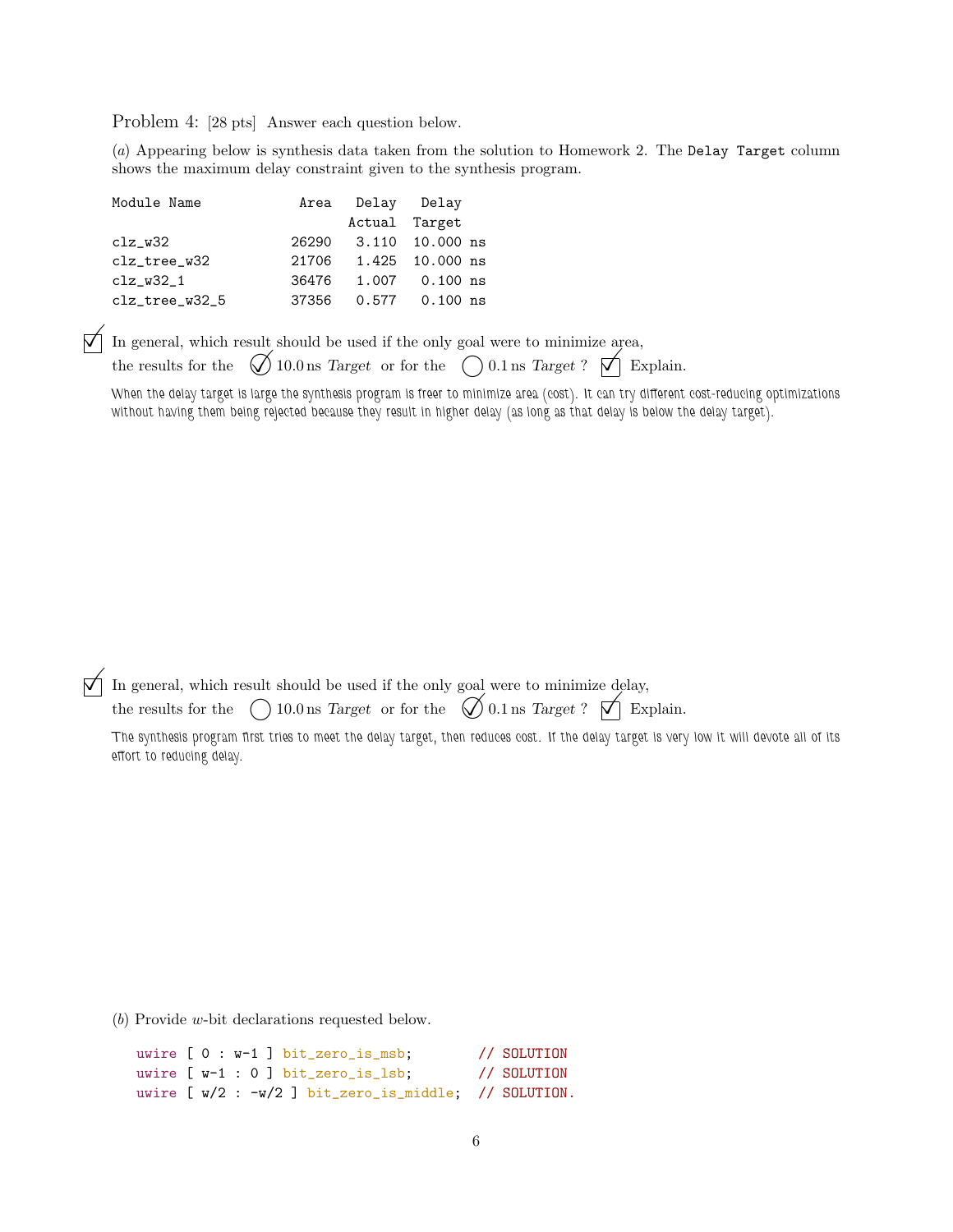(c) The module fragment below starts with six declarations (the object names starting with  $r$ ), each providing a value (either a+b or x+y). Some of those declarations will result in compile errors. Identify them and explain the problem. If possible fix the problem without changing the object kind (localparam, uwire, var).

```
module my_mod
  #( int w = 10, int x = 11, int y = 12 )
   ( input uwire [v:1] a, b );
   localparam logic [w:1] rip = a + b; // SOL: Can't fix, a + b not constant.
   localparam logic [w:1] r2p = x + y; // SOL: Okay.
  uwire [w:1] r1w = a + b; // SOL: Okay.
  uwire [w:1] r2w = x + y; // SOL: Okay.
   logic [w:1] r11 = a + b; // SOL: Wrong, can't continuously assign var type.
   logic [w:1] r21 = x + y; // SOL: Wrong, can't continuously assign var type.
   // SOLUTION: Fixes:
   logic [w:1] r1l, r2l;
   always_comb begin r11 = a + b; r21 = x + y; end
   // The following is not wrong, but it's longer than the original.
   uwire [w:1] r12, r2w;
   assign r1w = a + b;
  assign r2w = x + y;
```
Indicate which ones are wrong and  $\mathcal{V}$  the reason that they are wrong.

Indicate which can't be fixed and  $\vec{\nabla}$  and explain why not.

The value assigned to a localparam must be an elaboration-time constant. That's true for x+y because they are parameters, but it's not true for a+b because a and b are module inputs and so could never be elaboration-time constants.

The assignments to r1w and r2w are fine. SystemVerilog allows a net (including uwire) declaration to include a continuous assignment.

The assignments to r11 and r21 are wrong because var objects can only be assigned in procedural code. That's easy to fix by providing an always block, which is shown above.

(Note that a declaration like logic  $[w:1]$  v; is shorthand for var logic  $[w:1]$  v; and a declaration like uwire  $[w:1]$ u; is shorthand for uwire logic [w:1] u;.)

Other than for  $r1p$  the size, type, and kind of  $a$ ,  $b$ ,  $x$ , and  $y$  are not a problem. The sum  $x+y$  is a 32-bit 2-state integer. It's not an error to assign that to a w-bit four state type. Also note that the data type for all of the  $r[12]$  [pwl] objects are logic. (Note that  $r[12]$  [pwl] is an ad-hoc regular expression matching the objects being assigned above. Regular expressions are [something you should know](https://xkcd.com/208/) in general, but not for this course.)

Grading Note: Students had more difficulty with this problem than I expected. As I pointed out in class, if you don't understand the different object kinds (net, var, param) and how they should be used you'll waste lots of time blindly changing things until the error messages go away.